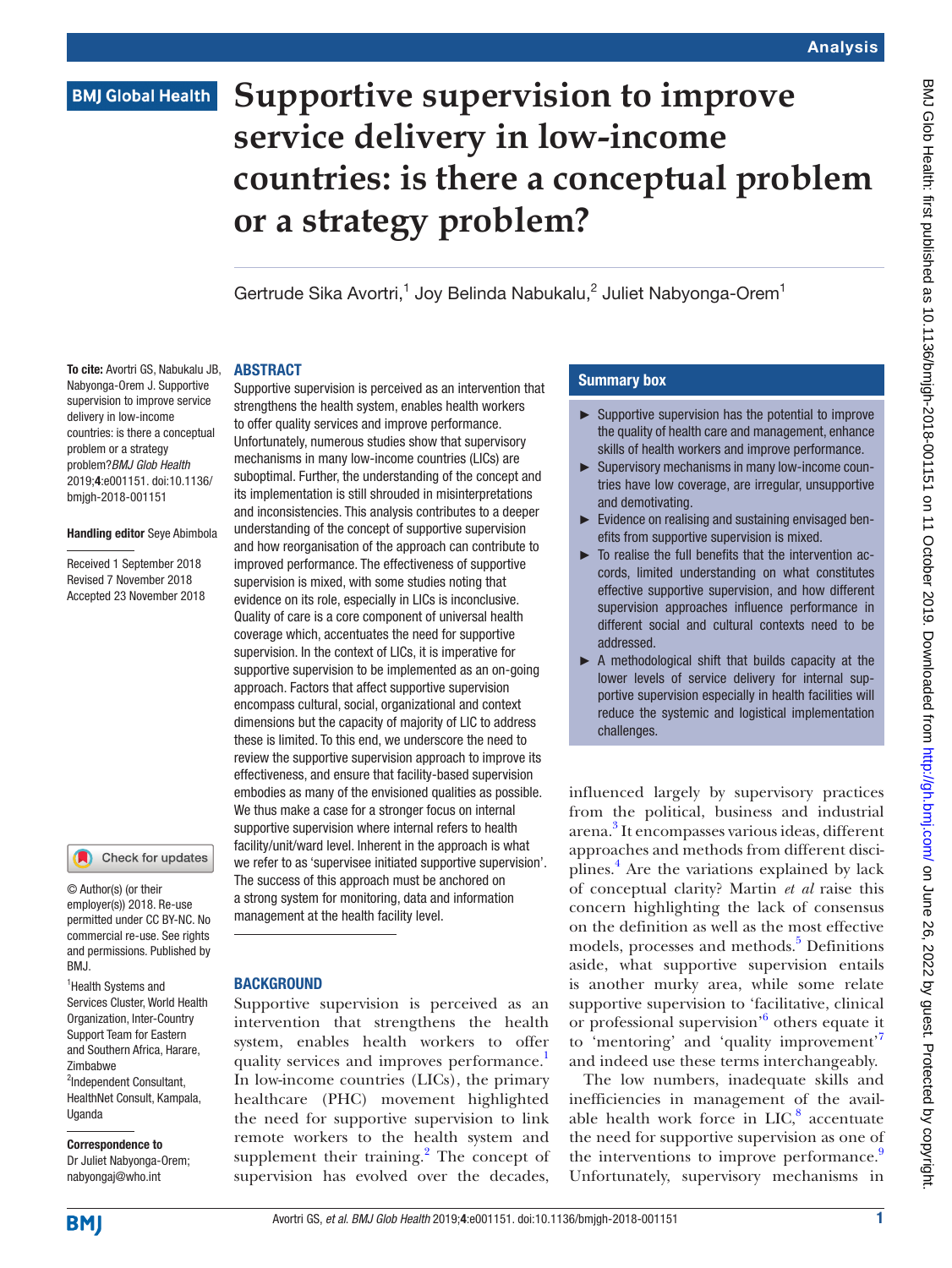#### BMJ Global Health

many LICs have low coverage, are irregular, unsupportive and demotivating.<sup>10</sup> Scholars emphasise the need for a better understanding of the human interactions involved if efforts to transform the traditional form of supervision that comprised top-down authoritarian approaches, to new methods that are more liberal and collaborative, are to deliver expected improvements.<sup>11</sup> We also argue that the understanding of the concept and its implementation is still shrouded in misinterpretation and inconsistencies. Healthcare organisation have an obligation to ensure that supportive supervision is defined, appropriate and supported to be effective. In undertaking this analysis, we draw on varied concepts from different disciplines to examine the concept of supportive supervision and implementation approaches in healthcare delivery in LICs. We further explore the different supportive supervision mechanisms, innovative approaches and their impact on performance and quality of services. The objective of this analysis is to contribute to a deeper understanding of the concept of supportive supervision and how reorganisation of the approach can contribute to improved performance in LICs.

### Conceptualisation of supportive supervision in the health sector

Supervision in the health sector dates as far back as the early 1900s when it was conceived as an organisational and management process.<sup>12</sup> In the initial stages, a traditional form of supervision based on a top-down authoritarian approach was introduced.[11](#page-4-10) Contemporary methods that are more liberal and collaborative are believed to have evolved from USA and the UK.<sup>3</sup>

Supportive supervision has been defined in several ways as 'provision of guidance and feedback on matters of personal, professional and educational development<sup>13</sup>; as 'an approach that emphasises mentoring, joint problem solving, two-way communication<sup>,6</sup> and as 'a process that promotes quality at all levels of the health system'.[14](#page-4-13) Garrison *et al* defines the concept as a process of guiding, helping, training and encouraging staff to improve their performance continuously in order to provide high-quality health services.<sup>15</sup>

Though a number of definitions and models of supervision have been developed, the concept still remains ill-defined.<sup>16</sup> The word supervision is a coinage from two Latin words: 'super' and 'video'. Super means 'over' or 'above', while video means 'to see'. Taken together, super video means 'to see from above' or to 'oversee'[.17](#page-4-16) Supervision has thus been defined as 'to oversee, to superintend or to guide and to stimulate the activities of others, with a view of their improvement'.<sup>3</sup> Some scholars denote superiority in the supportive supervision concept as: 'an intervention provided by a senior member to a junior member of the same profession'.<sup>18</sup> This view of supervision seems to have greatly influenced the design of the traditional supervisory approaches which were characterised with

issuing of orders, intimidation with a focus on data collection and use of checklists.

Over the years, the traditional supervision model has been realised to be unproductive, necessitating a shift to a more facilitative approach that promotes mentorship, joint problem-solving and communication between supervisors and supervisees. $\frac{11}{11}$  Supportive supervision encounters should typically include performance observation and comparison of actual practices with standards; facilitative feedback on performance; provision of guidelines or technical updates; ascertaining opportunities for improvement; problem solving as a team and follow-up of previously noted problems.<sup>[14](#page-4-13)</sup> Scholars draw our attention to the importance of human interactions highlighting the importance of a relationship between supervisor and supervisee in which the responsibility and accountability for the development of competence, demeanour and ethical practice take place.<sup>[19](#page-4-18)</sup> In this context, the supervisor is responsible for providing direction to the supervisee, who applies relevant work theory, standardised knowledge, competency and applicable ethical content in the practice setting in a collaborative process.

Attempts have been made to distinguish clinical, professional and managerial or line supervision.<sup>20</sup> Managerial supervision is carried out by a supervisor with authority and accountability for the supervisee. Clinical and professional supervision on the other hand are often used interchangeably to refer to an approach where staff are given the opportunity to reflect on and review their practice, discuss individual cases in depth, change or modify their practice and identify training and continuing devel-opment needs.<sup>[19](#page-4-18)</sup> Other scholars state that supportive supervision covers three main overlapping domains administrative, educational and supportive.<sup>21</sup> While the administrative component addresses issues of meeting policy and guidelines requirements, the educational aspect deals with learning relationships between supervisor and supervisee and monitoring clinical and professional developments of supervisees, and the supportive element relates to decreasing supervisees job stress, motivation and creating a work environment that facilitates performance. Schriver *et al*, however, caution that attempts to distinguish between managerial, education and supportive supervision may represent a simplification of interrelated aspects as the components overlap.[22](#page-4-21) Likewise, while some definitions differentiate supportive supervision from mentoring and coaching, $23$ others emphasise mentoring, team work, joint problem solving and open communication as major dimensions of supportive supervision.<sup>[14](#page-4-13)</sup>

Other types of supportive supervision employed in LICs include individual supportive supervision which aims to improve clinical or managerial performance and respond to professional development needs of an individual. Integrated supportive supervision which focuses on supporting the service delivery team to provide responsive and quality services, build capacity for self-assessment and joint problem solving, comply with standards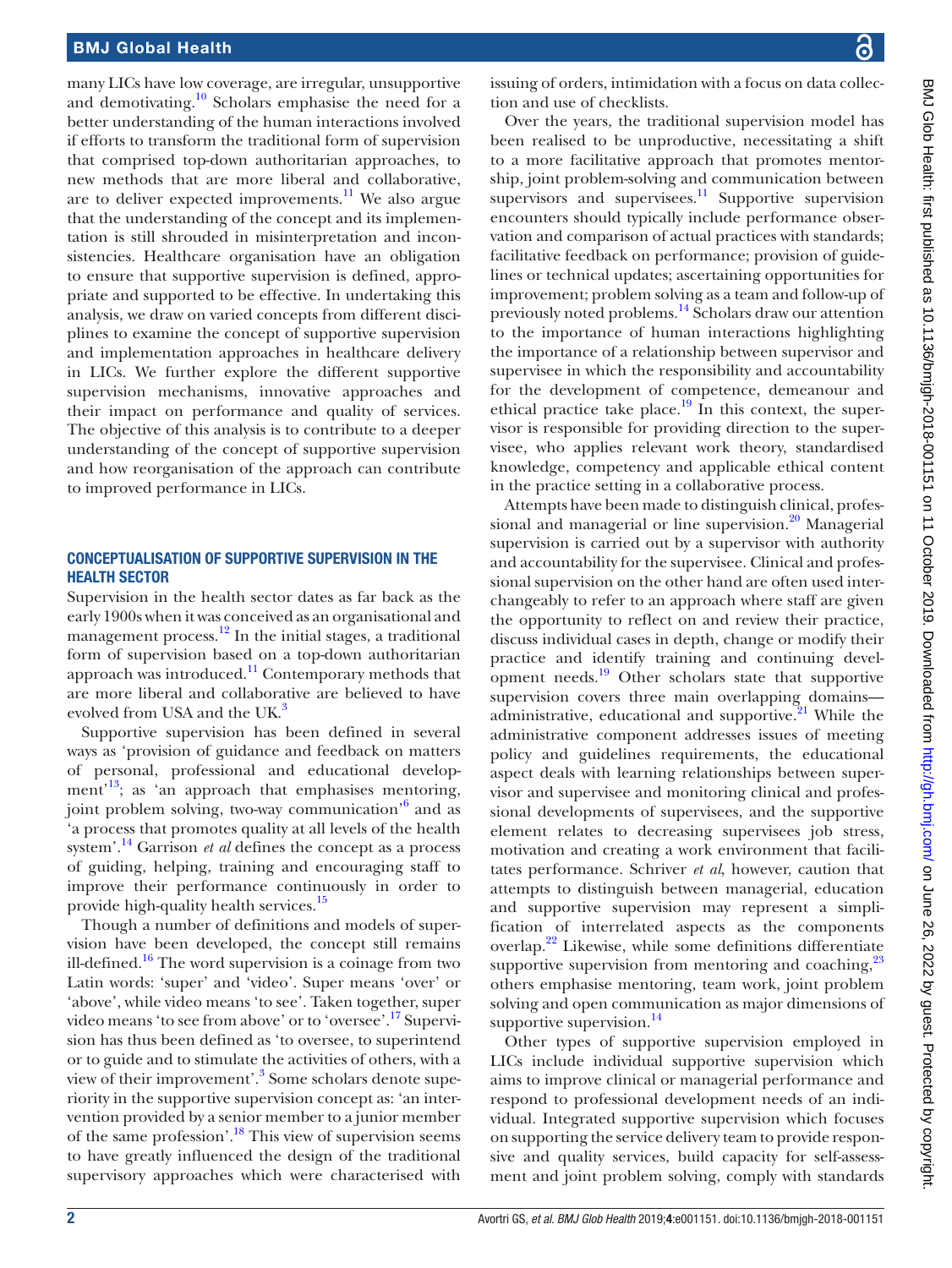**BMJ Global Health** 

and build teamwork. Integrated supportive supervision of management systems focuses on improving management functions through ensuring proper implementation of government policy and guidelines, adherence to standards and improving coordination of health actors. Emergency supportive supervision on the other hand seeks to support response efforts to emergencies. $24-27$ 

#### Effect of supportive supervision

Evidence on the effectiveness of supportive supervision is mixed with some studies reporting that its role, especially in LICs, is inconclusive.[28](#page-5-0) Some studies have linked supportive supervision to positive outcomes such as job motivation, retention, satisfaction and better performance.[29](#page-5-1) Supervisory dimensions of task assistance, social and emotional support and interpersonal interaction have been highlighted as beneficial outcomes for health workers.<sup>30</sup> Additionally, evidence shows that improving supervision quality has a greater impact than increasing frequency of supervision alone.<sup>2</sup>

Improved adherence to clinical guidelines has been reported. In Ethiopia, for example, the consistency in pneumonia case management improved from 38% to 78% during the first to the fourth supportive supervi-sion.<sup>[31](#page-5-3)</sup> Improved adherence to standards and guidelines for emergency obstetric care was reported in Uganda.<sup>[32](#page-5-4)</sup> Other studies observed supportive supervision related improvements in medicines management, $33$  treatment of common childhood illnesses $34$  and general quality of health care.<sup>35</sup>

On the contrary, however, some studies demonstrate no positive effects. Madede *et al* found no statistically significant differences between health workers job satisfaction scores pre-supportive and post-supportive supervision.<sup>[36](#page-5-8)</sup> Bosch-Capblanch *et al* in a systematic review to ascertain whether supervision has a positive effect on the quality of PHC in LICs and middle-income countries posit that the long-term effectiveness of supervision is unknown.<sup>[37](#page-5-9)</sup>

#### Factors that influence supportive supervision

Factors that promote effective supervision have been highlighted as: (1) good knowledge of the local situation; (2) opportunity for the supervisor and supervisee to work together on the issue; (3) frequent constructive feedback and (4) structured or scheduled supervision with agreed content and learning objectives.<sup>13</sup> Furthermore, the level of knowledge and skills of supervisors in teaching, assessment, counselling, appraisal, feedback, career advice and interpersonal relationship are key.<sup>[13](#page-4-12)</sup>

Evidence highlights three main factors that contribute to supervisory outcomes including task assistance (eg, provision of tangible work-related advice, instruction, support training and learning activities such as coaching), social and emotional support (ie, listening to workers as they discuss job difficulties, providing supportive statements and relating to the emotional needs of the workers when they feel overwhelmed, stressed or confused by

their work) and quality interpersonal interaction. Task assistance, however, offers the greatest impact on positive worker outcome.[18 38](#page-4-17)

Regarding organisational context, the policy environment, the value or priority accorded to the supervision function and the existing organisational configurations play an important role in how supervision interventions are implemented. $^{28}$  The organisational objectives for issues such as productivity, flexibility, costs, health and safety greatly influence the design of structures, which includes supportive supervision.<sup>39</sup> Additionally, the acceptability of supervision need to be understood in a social and cultural context.<sup>[11](#page-4-10)</sup>

### Supportive supervision structures and processes in LICs

A favourable policy environment where supportive supervision has clearly defined and accountable structures and is firmly anchored in sector performance management processes is essential. Most LICs have developed supervisory structures or a system for the health sector, and diverse mechanisms and strategies have been employed. Among the strategies is development and application of policy/guidelines and tools, training, continuous supervision and support, monitoring of provider performance and availing required logistics.<sup>32</sup> 36 40

An analysis of the supportive supervision in Tanzania and Malawi noted a favourable attitude towards, and more support for supportive supervision, as well as a paradigm shift towards more supportive and problem solving approaches in Tanzania, attributable to the policy environment.<sup>28</sup> Limitation in supportive supervision polices/guidelines impact on implementation approaches. For example, while countries like South Africa<sup>24</sup> and Ethiopia<sup>25</sup> put in place policies and guidelines that adopted a whole systems supportive supervision approach with an emphasis on improving sector performance, other country efforts were disease or programme specific. $40 \frac{4}{1}$  Regarding conceptualisation of supportive supervision, different views emerge. Some countries perceive supportive supervision as a process with an intended outcome (improved health outcomes, enhanced skills of health workers) $2742$  as regular visit to monitor performance $25$  and as a range of measures to ensure that supervisors carry out their work.<sup>[41](#page-5-12)</sup>

In practice, supportive supervision strategies vary greatly in approach, content and tools. In most instances, supportive supervision tends to be the responsibility of external top-level officials.[28 43](#page-5-0) Vasan *et al* observed that the focus on external top-level supervisor could be attributed to the fact that most of these are donor supported with the quest to impose managerial agendas and power dynamics within organisations, and a growing 'risk' of practitioners' well-being often underpin the institutionalisation of external supportive supervision mechanisms.[44](#page-5-13) In other instances, implementation of supervision is sourced externally through private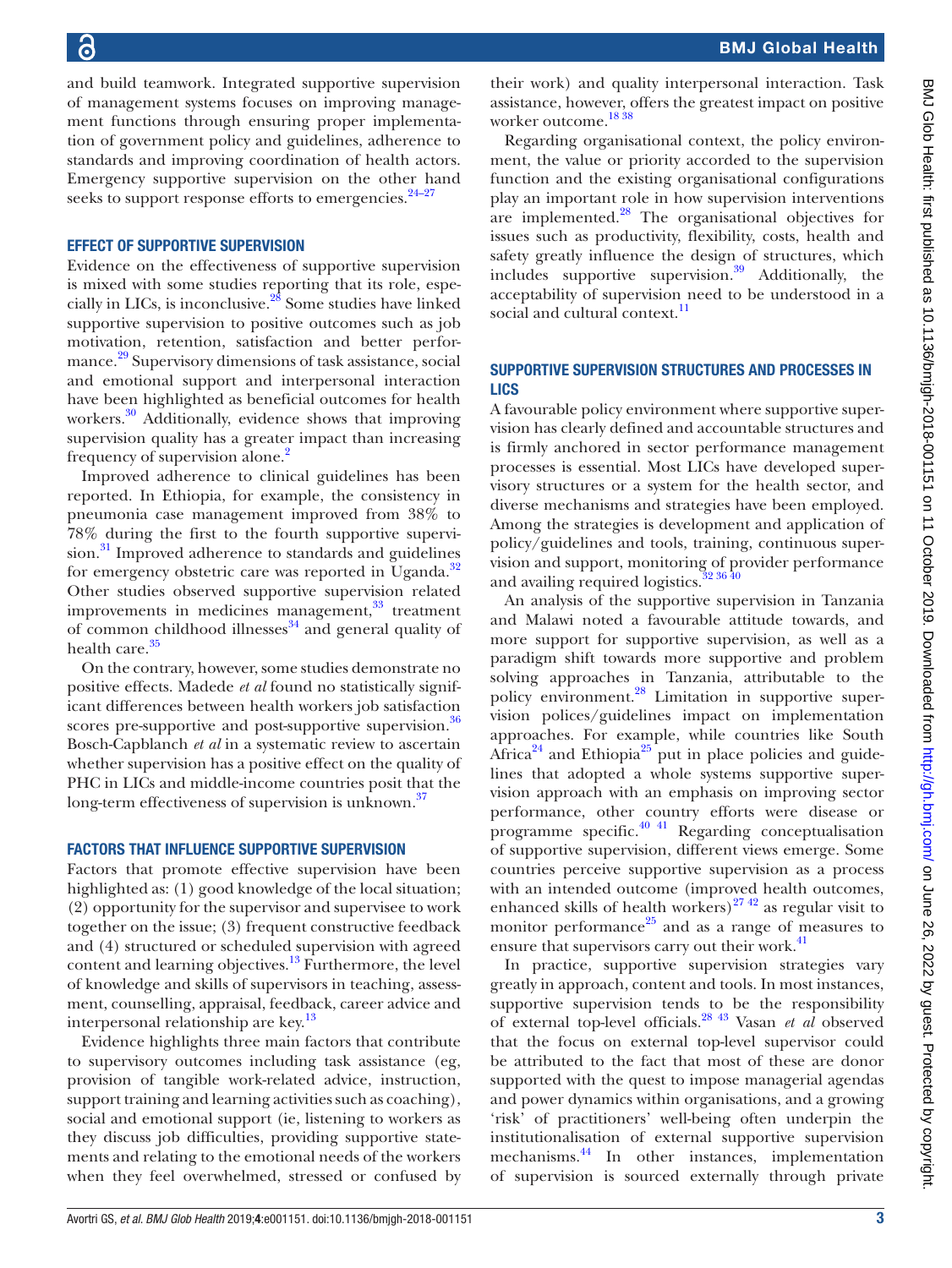arrangements—contracted out to agencies or individual practitioners[.44](#page-5-13) Suffice to say that composition of some of the outsourced teams do not always meet the technical expertise or qualification required.

Generally, supervision paradigms are one of peri-odic inspection and control,<sup>[28](#page-5-0)</sup> with so much focus on collecting and analysing data.[45](#page-5-14) Other studies have noted that supportive supervision sessions were used as opportunity to check reports and or avenues to organise meetings on a broad range of general issues.<sup>43</sup> Bradley *et al* note that supervisors grapple with several demands in their capacity as managerial supervisors combined with clinical supervisory responsibility either within the health facility in which they were based or to different health facilities.<sup>[28](#page-5-0)</sup> Usually tools such as checklists, job aids, guidelines and, to some extend, mobile technology or e-Health devices are used to facilitate data collection, identification problems and record-keeping.<sup>[7](#page-4-6)</sup> Unfortunately, these tools often captured a huge number of indicators leading to difficulties in compiling, interpreting and use of the findings during the visit to support staff. Rarely do focused or technical supportive supervision visits by people with expertise in specific areas take place. Evidence highlights staff frustration with their supervisors due to their inability to respond to their concerns.<sup>43</sup> In Rwanda, for example, instead of external supervisors helping supervisees' professional development, they rather focused on evaluating their performance against the performance-based financing benefits.<sup>[22](#page-4-21)</sup>

Combined approaches have shown some positive results. George *et al* document an initiative in Uganda that utilised mentoring with a combination of external specialist teams and local mentors that resulted in more productivity, increased problem identification and solving, improved management of patients and health worker skills. $46$  They, however, noted challenges with documentation practices and use of self-assessment tools. In their view, initial involvement of external mentors, involvement of local leadership and having mentees that are passionate and interested in the initiative were key success factors. PHC supervision initiative in South Africa comprised regular review of PHC facility performance, in-depth programme review, problem-solving discussions and improvement planning, training and review of previous actions taken since the last supervision visit and new actions to follow.<sup>[47](#page-5-17)</sup> In their assessment of PHC supervision initiative in South Africa, Jacobs *et al* reported improvements in supportive supervision processes but no demonstrable impact.[47](#page-5-17)

Noteworthy is the fact that majority of interventions to improve supportive supervision in LIC are externally funded<sup>22 48</sup> and are pilot projects.<sup>40 43</sup> Scaling-up and sustenance of improvements even in the pilot sites fizzle out once donor funding is withdrawn. Evidence shows that supportive supervision provision in its current state is insufficient to meaningfully improve the quality of care in countries.[49](#page-5-18)

BMJ Glob Health: first published as 10.1136/bmjgh-2018-001151 on 11 October 2019. Downloaded from http://gh.bmj.com/ on June 26, 2022 by guest. Protected by copyrigh BMJ Glob Health: first published as 10.1136/bmjgh-2018-001151 on 11 October 2019. Downloaded from <http://gh.bmj.com/> on June 26, 2022 by guest. Protected by copyright

A number of limiting factors characteristic to LIC include low coverage, lack of motivation and inadequate training for supervisors on problem-solving methodologies.[37](#page-5-9) Others relate to inadequate supervisory skills, poor staff attitude, lack of transport, lack of support from the national level and lack/non-use of supervisory tools.<sup>50</sup> There are instances where supervisors themselves attested to being ineffective and expressed the need to transform their supervisory approaches to be more collaborative, transparent, team building and caring. $50$ An assessment in Pakistan observed that supervisors had varied understanding of the definition of supervision, lacked requisite knowledge and skill.<sup>[51](#page-5-20)</sup>

# Need for change in strategy

We underscore the need to review the supervision strategy to improve its effectiveness and ensure that facility-based supervision embodies as many of the envisioned qualities as possible. It is also evident that despite huge investments in supportive supervision interventions, expected improvements have not and may not be achieved without a better understanding of the human interactions involved and a change in strategic direction that directs investments to mitigate the factors that hinder its implementation.

In the context of LICs, it is imperative for supportive supervision to be implemented as a continual, ongoing approach. Contextual, institutional and logistical challenges continue to hinder supportive supervision. In this regard, we make a case for a stronger focus on internal supportive supervision. Internal in this regard refers to health facility/unit/ward level. In this approach, the supervisors are on-site, thus limiting logistical requirements applicable to using external supervisors. Inherent in the approach is what we refer to as 'supervisee initiated supportive supervision' whose characteristics include:

- ► The supervisees (ie, individual health worker or group or health facility) and where necessary, the supervisee's line manager, have the responsibility to identify supportive supervision needs using a number of tools and approaches internal to the health facility and together address the needs of the supervisee.
- ► In situations where the technical expertise is not internally available a request should be sent to the 'next level' for supportive supervision. The next level analyses the request and plans with the supervisee to provide supervision. In this way, external supervisors would have prior knowledge of the identified need to guide their planning, including the constitution of teams.

Positive experiences of the internal supportive supervision approach have been reported in Tanzania and Malawi, although challenges were highlighted as well. For example, time constraints associated with the dual role, where supervisors have to supervise lower level facilities and undertake direct supervision within their departments.[28](#page-5-0) The success of this approach must be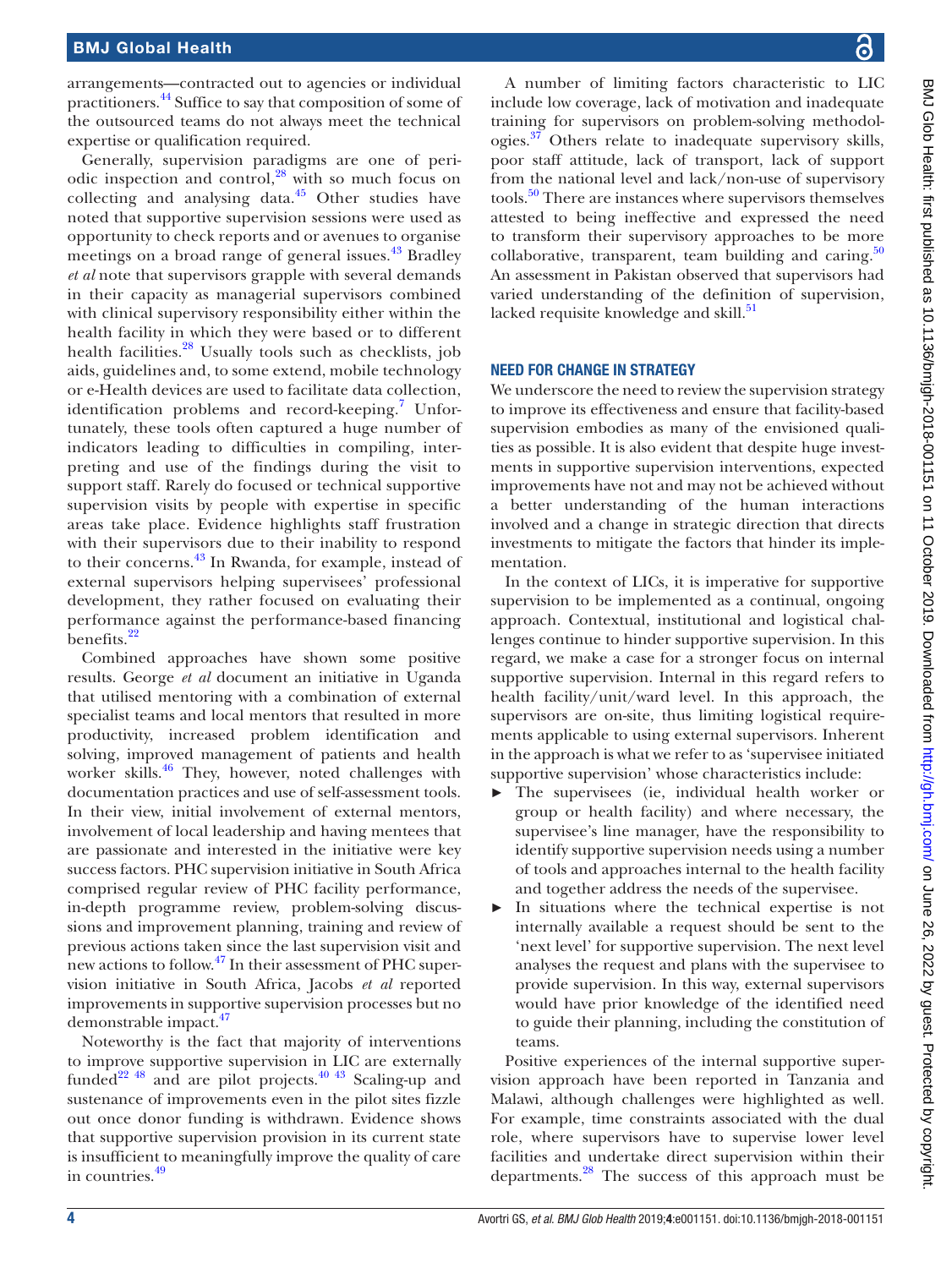anchored on a strong system for monitoring, data and information management at the health facility level. Bailey *et al* contend that supportive supervision as a standalone intervention, even with the most willing and motivated supervisees and supervisors, depends on systems that not only support their efforts but also enable them to influence processes that have a direct impact on their daily work.<sup>[1](#page-4-0)</sup> Both supervisees and supervisors should be trained to appropriately take on their roles in aspects such as individual and joint problem identification, processes for prioritisation and how and when to seek external support. Scholars argue that any modification in supportive supervision demands a significant paradigm shift, which supervisors and supervisees may not always find acceptable.<sup>11</sup> There will be need to explore the feasibility of this approach on a small scale in some LICs.

#### **CONCLUSION**

The quality of health services is a core component of UHC. To this end, the inadequate human resources for health and other system-wide challenges in majority of LIC, accentuate the need for supportive supervision. The limitation in the current knowledge on what constitutes effective supervision and the imperative to understand how the different approaches influence performance in different social and cultural contexts needs to be addressed in order to realise the full benefits of the intervention. Thus, promoting a common understanding of the concept, a methodological shift that builds capacity at the lower levels of service delivery for internal supportive supervision especially in health facilities, is beneficial to reduce the systemic and logistical challenges that hinder implementation. Routine external supervisor paradigm and its accompanying funding and logistics requirements is not sustainable in many LICs. The quality of supportive supervision as opposed to frequency; human interactions built on trust, confidentiality and empathy and emphasis on task assistance are crucial.

Contributors GSA and JNO contributed to the conceptualisation of the study and led the drafting of the manuscript. All authors reviewed and approved the final manuscript and contributed to the review of literature.

- Funding This study was funded by Who African Region.
- Competing interests None declared.
- Patient consent for publication Not required.
- Provenance and peer review Not commissioned; externally peer reviewed.
- Data sharing statement No additional data are available.

Open access This is an open access article distributed in accordance with the Creative Commons Attribution Non Commercial (CC BY-NC 4.0) license, which permits others to distribute, remix, adapt, build upon this work non-commercially, and license their derivative works on different terms, provided the original work is properly cited, appropriate credit is given, any changes made indicated, and the use is non-commercial. See: <http://creativecommons.org/licenses/by-nc/4.0>

#### **REFERENCES**

<span id="page-4-0"></span>1. Bailey C, Blake C, Schriver M, *et al*. A systematic review of supportive supervision as a strategy to improve primary healthcare services in Sub-Saharan Africa. *[Int J Gynaecol Obstet](http://dx.doi.org/10.1016/j.ijgo.2015.10.004)* 2016;132:117–25.

- <span id="page-4-1"></span>2. Hill Z, Dumbaugh M, Benton L, *et al*. Supervising community health workers in low-income countries--a review of impact and implementation issues. *[Glob Health Action](http://dx.doi.org/10.3402/gha.v7.24085)* 2014;7:24085.
- <span id="page-4-2"></span>Thakral S. The historical context of modern concept of supervision. *Journal of Emerging Trends in Educational Research and Policy Studies* 2015;6:79–88.
- <span id="page-4-3"></span>4. Jones A. Clinical supervision: what do we know and what do we need to know? A review and commentary. *[J Nurs Manag](http://dx.doi.org/10.1111/j.1365-2934.2006.00716.x)* 2006;14:577–85.
- <span id="page-4-4"></span>5. Martin P, Copley J, Tyack Z. Twelve tips for effective clinical supervision based on a narrative literature review and expert opinion. *[Med Teach](http://dx.doi.org/10.3109/0142159X.2013.852166)* 2014;36:201–7.
- <span id="page-4-5"></span>6. Deshpande A, Levy J, Hastings MB. Gender transformative supportive supervision: a theoretical framework. In: *Management sciences for Health Leadership, Management and Government project*. Washington DC, 2015.
- <span id="page-4-6"></span>7. Vasan A, Mabey DC, Chaudhri S, *et al*. Support and performance improvement for primary health care workers in low- and middleincome countries: a scoping review of intervention design and methods. *[Health Policy Plan](http://dx.doi.org/10.1093/heapol/czw144)* 2017;32:437–52.
- <span id="page-4-7"></span>8. Willcox ML, Peersman W, Daou P, *et al*. Human resources for primary health care in sub-Saharan Africa: progress or stagnation? *[Hum Resour Health](http://dx.doi.org/10.1186/s12960-015-0073-8)* 2015;13:76.
- <span id="page-4-8"></span>9. Purity M, Eilish M, Ogenna U, *et al*. The impact of supportive supervision on the implementation of HRM processes: a mixedmethods study in Tanzania. *[Health Syst Policy Res](http://dx.doi.org/10.21767/2254-9137.100066)* 2017;04:47.
- <span id="page-4-9"></span>10. Manongi RN, Marchant TC, Bygbjerg IC. Improving motivation among primary health care workers in Tanzania: a health worker perspective. *[Hum Resour Health](http://dx.doi.org/10.1186/1478-4491-4-6)* 2006;4:6.
- <span id="page-4-10"></span>11. Clements CJ, Streefland PH, Malau C. Supervision in primary health care – can it be carried out effectively in developing countries? *[Curr](http://dx.doi.org/10.2174/157488607779315435)  [Drug Saf](http://dx.doi.org/10.2174/157488607779315435)* 2007;2:19–23.
- <span id="page-4-11"></span>12. Curtis P. Supervision in clinical midwifery practice. In: Butterworth T, Faugier J, eds. *Clinical Supervision and Mentorship in Nursing*. Boston, MA, 1992.
- <span id="page-4-12"></span>13. Kilminster S, Cottrell D, Grant J, *et al*. AMEE guide No. 27: effective educational and clinical supervision. *[Med Teach](http://dx.doi.org/10.1080/01421590701210907)* 2007;29:2–19.
- <span id="page-4-13"></span>14. Marquez L, Kean L, 2002. Making supervision supportive and sustainable: new approaches to old problems. Available from: <https://usaidassist.org/sites/assist/files/maqno4final.pdf>[Accessed 30 Aug 2018].
- <span id="page-4-14"></span>15. Garrison K, Caiola N, Sullivan R. *Supervising health care services: Improving the performance of people*. Washington DC: JHPIEGO, 2004.
- <span id="page-4-15"></span>16. Milne D. An empirical definition of clinical supervision. *[Br J Clin](http://dx.doi.org/10.1348/014466507X197415)  [Psychol](http://dx.doi.org/10.1348/014466507X197415)* 2007;46(Pt 4):437–47.
- <span id="page-4-16"></span>17. Marecho EW. Factors influencing the role of quality assurance and standards officers in primary school curriculum implementation in Kitui County. University of Nairobi 2012.
- <span id="page-4-17"></span>18. Bernard JM, Goodyear RK, Bernard JM. *Fundamentals of clinical supervision*. London UK, 1992.
- <span id="page-4-18"></span>19. Care Quality Commission, 2013. Supporting information and guidance: supporting effective clinical supervision. Available from: [http://www.cqc.org.uk/sites/default/files/documents/20130625-](http://www.cqc.org.uk/sites/default/files/documents/20130625-800734-v1-00-supporting-information-effective-clinical-supervision-for-publication.pdf) [800734-v1-00-supporting-information-effective-clinical-supervision](http://www.cqc.org.uk/sites/default/files/documents/20130625-800734-v1-00-supporting-information-effective-clinical-supervision-for-publication.pdf)[for-publication.pdf](http://www.cqc.org.uk/sites/default/files/documents/20130625-800734-v1-00-supporting-information-effective-clinical-supervision-for-publication.pdf) [Accessed Aug 2018].
- <span id="page-4-19"></span>20. Marshall A, Fehringer J. Supportive supervision in monitoring and evaluation with community based health staff in HIV programs: a case study from Haiti. In: *evaluation M*, 2013.
- <span id="page-4-20"></span>21. Abiddin NZ. Exploring cinical supervision to facilitate the creative process of supervision. *J Int Soc Res* 2008;1.
- <span id="page-4-21"></span>22. Schriver M, Cubaka VK, Itangishaka S, *et al*. Perceptions on evaluative and formative functions of external supervision of Rwandan primary healthcare facilities: a qualitative study. *[PLoS One](http://dx.doi.org/10.1371/journal.pone.0189844)* 2018;13:e0189844.
- <span id="page-4-22"></span>23. Milne D, Aylott H, Fitzpatrick H, *et al*. How does clinical supervision work? Using a "best evidence synthesis" approach to construct a basic model of supervision. *[Clin Superv](http://dx.doi.org/10.1080/07325220802487915)* 2008;27:170–90.
- <span id="page-4-23"></span>24. Department of Health South Africa. Primary health care supervision mannual: a guide to primary health care facility supervision. Pretoria South Africa 2009.
- <span id="page-4-24"></span>25. Ministry of Health Ethiopia. *Guidelines for supportive supervision in the health sector*. Addis Abbaba Ethiopia: Ministry of Health Ethiopia, 2008.
- 26. Ministry of health Uganda. *National supervision guidelines*. Kampala Uganda: MoH, 2018.
- <span id="page-4-25"></span>27. Guidelines Health Services. *Guidelines for supportive supervision in the health sector*. Accra Ghana: Services GH, 2017.